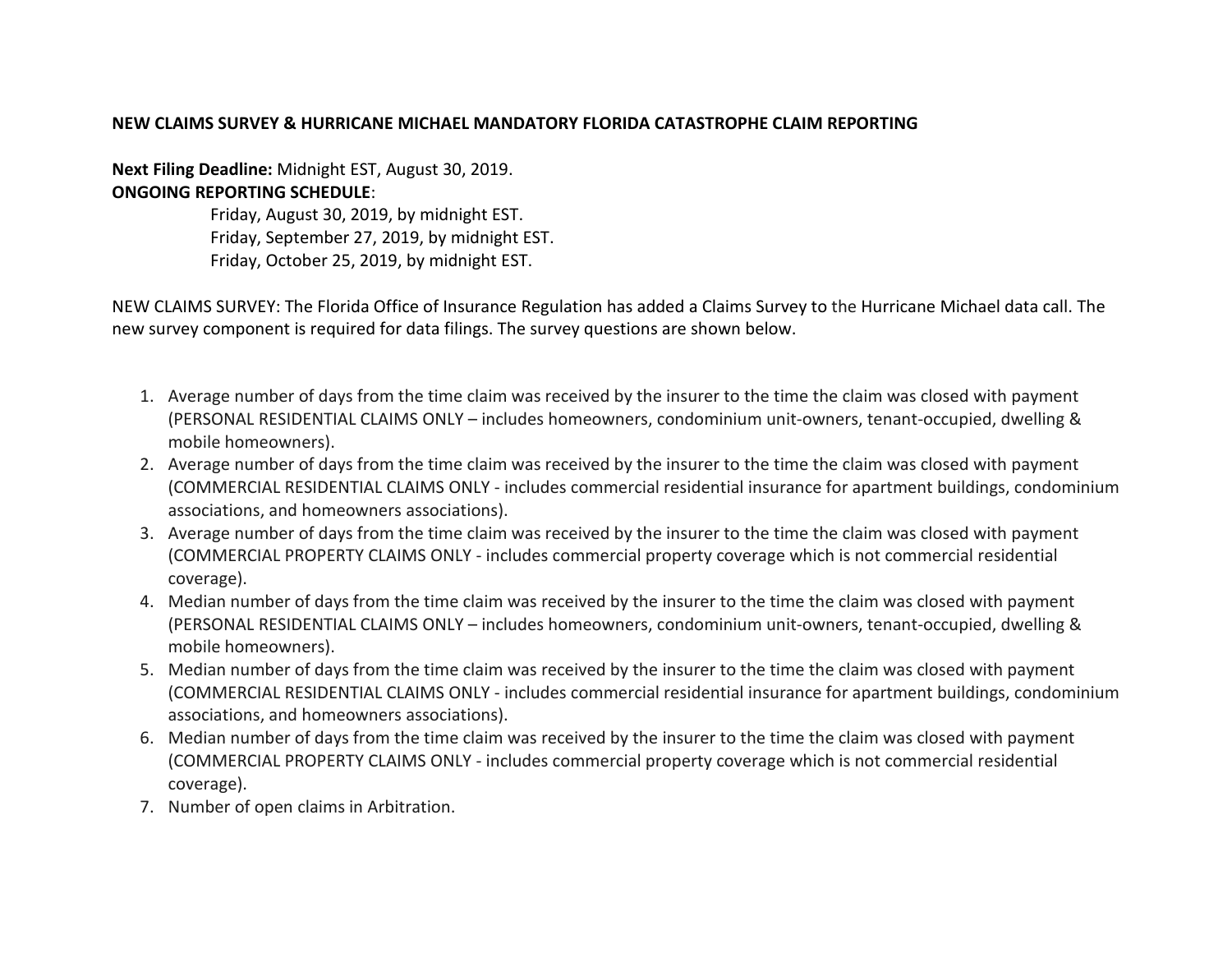- 8. Number of open claims in Mediation.
- 9. Number of open claims in Litigation.
- 10. Number of open claims in Appraisal.
- 11. Number of open claims with an Assignment of Benefits.
- 12. Number of open personal residential claims where actual cash value has been paid while waiting for additional repair expenses to be incurred as work is performed.

12a. If #12 is zero, please explain.

- 13. Number of open claims that are BOTH wind and flood claims.
- 14. Number of open claims that are re-opened claims.
- 15. Please describe the main reason(s) your company's claims remain open.

**Statutory Requirements**: Per Statute 624.307, FLORIDA OFFICE OF INSURANCE REGULATION, 10000 is required to submit Hurricane Michael claims data according to the schedule above

**Penalty**: Failure to comply may result in a referral to OIR's Property & Casualty Market Regulation Unit for further action. Each company must submit its filing on an individual company basis.

Hurricane Michael claims reporting is cumulative. Please include all Michael claims as of the reporting date.

If a company has no claims for Hurricane Michael, choose the "No Data" option when creating the filing. "No Data" reports are required for each reporting period until the company begins reporting claims. "No Data" filings are required even if a company has no exposure.

Lines required to file in this data call are: FIRE, ALLIED LINES, FARMOWNERS MULTI-PERIL, HOMEOWNERS MULTI-PERIL, COMMERCIAL MULTI-PERIL, OCEAN MARINE, INLAND MARINE, PPA PHYSICAL DAMAGE, COMMERCIAL AUTO PHYSICAL DAMAGE, AIRCRAFT, GLASS, BOILER AND MACHINERY, INDUSTRIAL FIRE, INDUSTRIAL EXTENDED COVERAGE, MOBILE HOME MULTI-PERIL, MOBILE HOME PHYSICAL DAMAGE, MULTI-PERIL CROP, SURPLUS LINES FEDERALLY AUTHORIZED, and SURPLUS LINES PROPERTY & CASUALTY.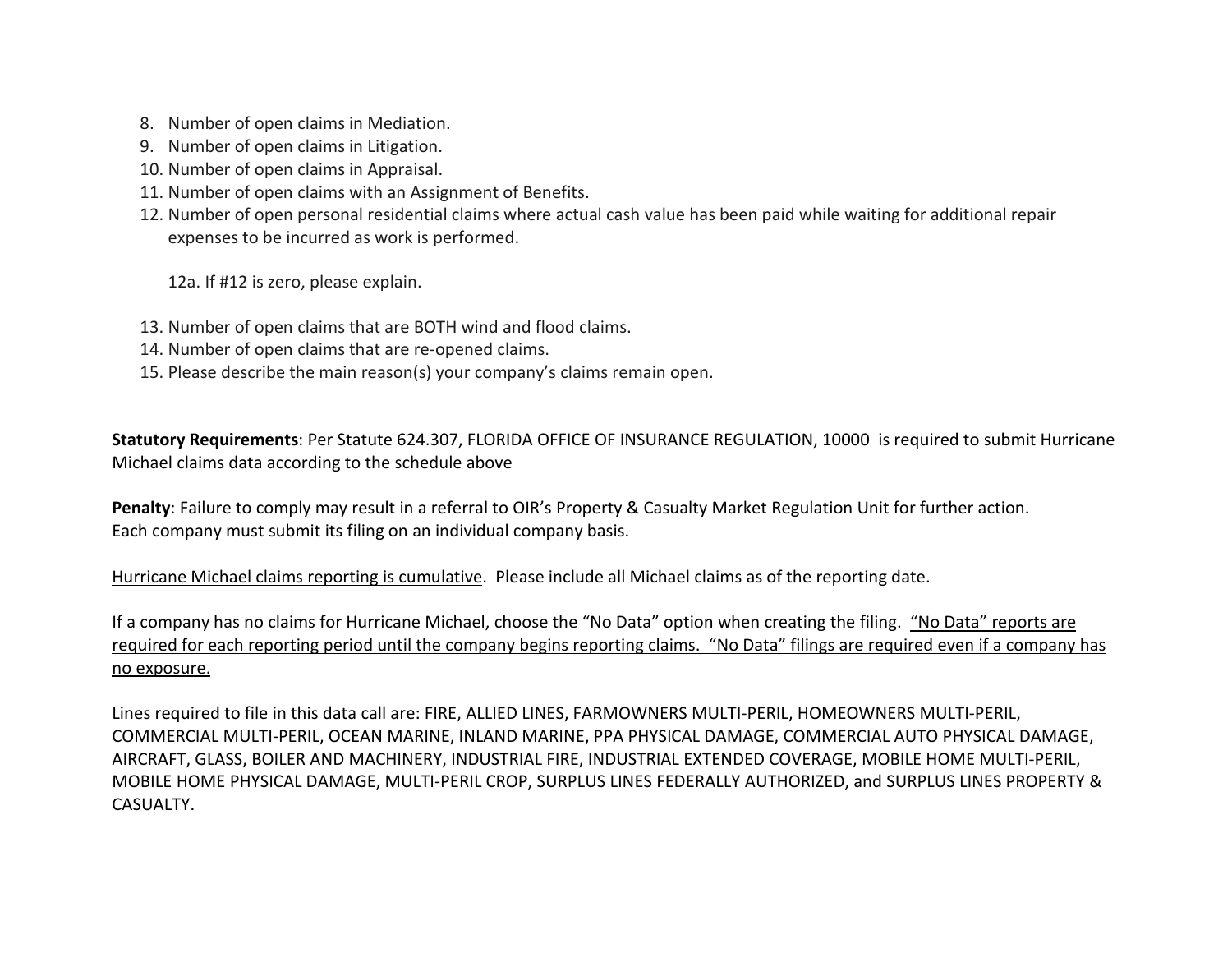This notice is sent to the Financial Statement Contact for each company with an active or surrendered line of business listed above. The notice is also sent to those contacts who filed previous Michael reports.

Please use the *[Insurance Regulation Filing System](https://na01.safelinks.protection.outlook.com/?url=https%3A%2F%2Furldefense.proofpoint.com%2Fv2%2Furl%3Fu%3Dhttps-3A__irfs.fldfs.com_%26d%3DDwMFAg%26c%3D9g4MJkl2VjLjS6R4ei18BA%26r%3DyRekW6EM4gYU6p7x7ClDL82TME2Dm0atzYXtVymPd-8%26m%3DcvlN2-xzddXwZCVLaS18OyfQkfKkd_4B9Utw8OWjmik%26s%3DzEE-hG06NvXqN82OPSMHO8X_Hjfep1jb5_ZQgM-OmNM%26e%3D&data=02%7C01%7CDisasterReporting%40floir.com%7C01b39e838a3e49ff288108d62e12d95a%7Ce371f8a669614553bbc7c148bfd157b7%7C0%7C0%7C636747055852134326&sdata=IhEYQefAfYnXlrnha5VbIH8fcNEtS6padjdFtHIiM5A%3D&reserved=0)* (IRFS) for filing submission.

The changes made to the claim reporting form for the 2018 Hurricane Season include:

## Contacts Tab

• Requesting further clarification on catastrophe model and version used.

Summary Tab

- Providing new columns for market share: "Policies in Force" & "Total Insured Value of Policies in Force." For policies in force, include the number of direct policies in force in Florida as of the date of this report. For total insured value, include the maximum amount an insurance company will pay if the insured asset is deemed a total loss. Also include the loss of use. These numbers are statewide.
- Including specification requirement for those policies that are included in "Other Lines of Business." If a company has claims on the "OtherLOBs" tab, select at least one of the items in the box on the Summary tab to indicate which lines of business are included.
- Clarifying that "Paid Loss" and "Case Incurred Loss" columns exclude "Loss Adjustment Expenses."
- Adding a new column: "Case Allocated Loss Adjustment Expense."

Data Definitions Tab

- Clarifying "All Other Lines of Business" Definition.
- Adding definition for "Number of Claims Reported."

Lines of Business Tabs

• Removing column for "Number of Claims with Assignment of Benefits."

Survey Component

• Adding request for limited trade secret waiver to disclose aggregate county-level claims data.